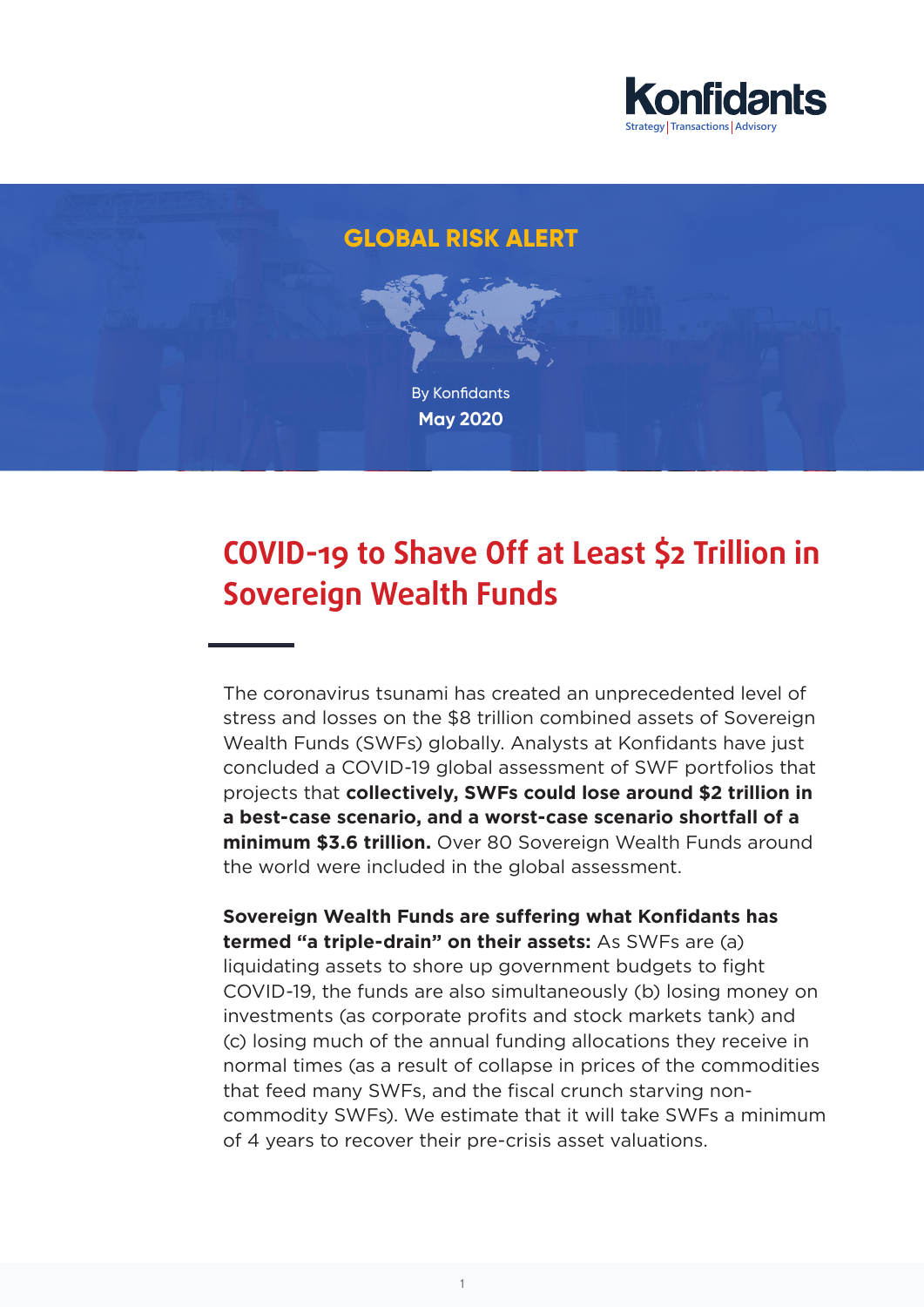#### **Different kinds of SWFs will be impacted differently.**

**Stabilization Funds** will suffer the biggest impact in absolute terms – some risk being depleted to the last dollar if the crisis drags over the course of multiple budget cycles. Even though **Savings/Future Generation Funds** are not allowed to be as depleted as Stabilization Funds, they could still end up losing more money than Stabilization Funds in relative terms – because they have bigger exposures than Stabilization Funds to the significant wealth evaporation going on on the world's stock markets.

**Strategic Investment Funds** will suffer the least impact although for a while many will struggle to perform their core task of crowding-in private capital. In some cases, government fiscal and monetary response measures are directed at salvaging the industries in which Strategic Investment Funds have invested, and hence may even enjoy some degree of impact mitigation. While oil and commodity funds will suffer the deepest impacts, non-commodity SWFs will not be spared either as government revenues or fiscal surpluses go negative.

While SWFs with lots of muscle have been on a shopping spree – as many Gulf funds have been doing – these do not necessarily reflect lack of impact from the crisis. In our view, much of the ongoing shopping spree rather reflects the impact of the crisis on wealthy funds, and their desire to re-allocate resources and re-balance portfolios from a loss-diversification and resilience building standpoint. They are shopping for distressed cheap assets to compensate their losses.

We predict that the devastating effects of COVID-19 may well lead countries to dream up new types of Sovereign Wealth Funds as well as substantial modifications to the mandates, business models and architecture of existing funds.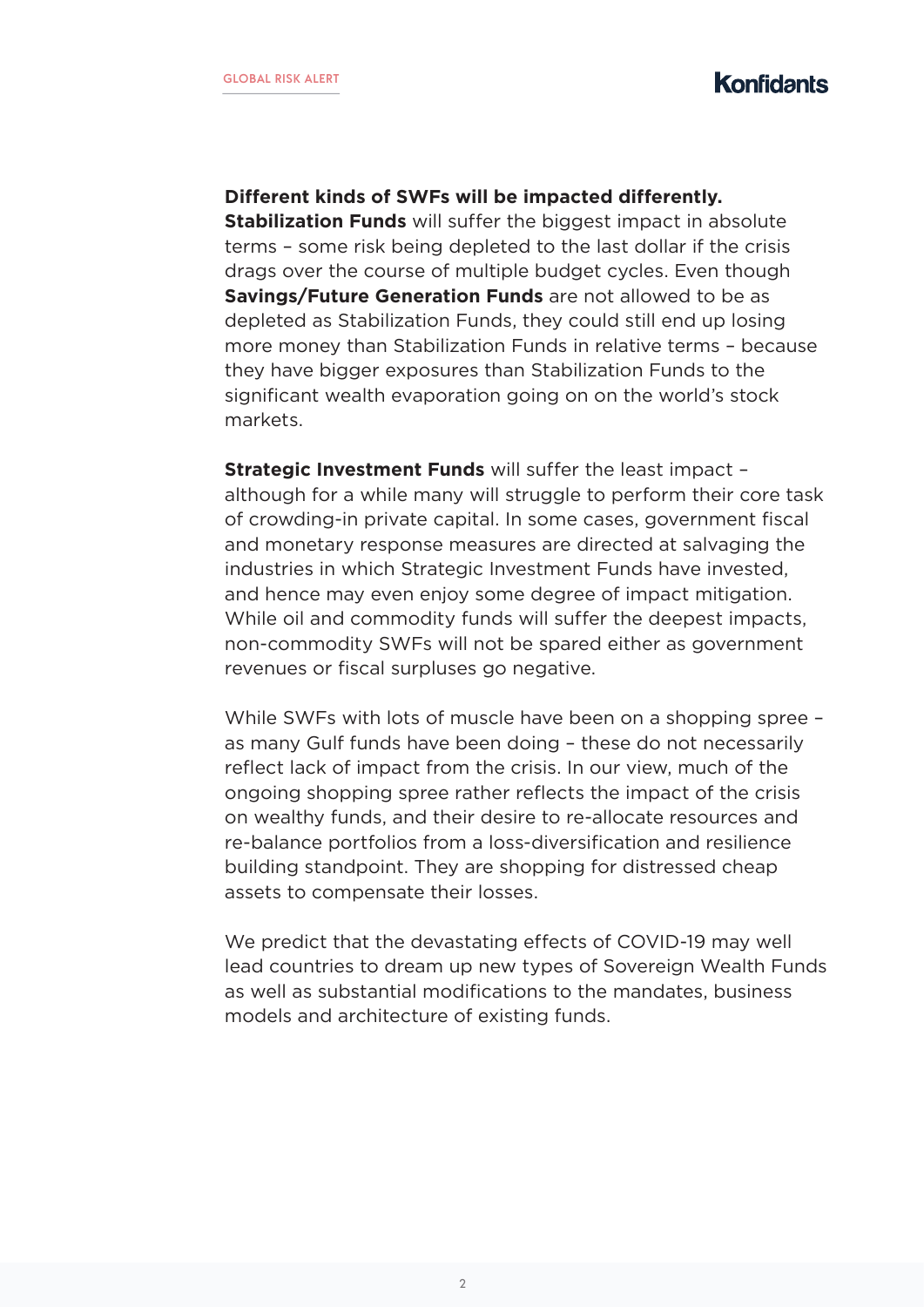## **1. Snapshot of recent developments**

As we write, the world's biggest Sovereign Wealth Fund – Norway's SWF – has lost \$113 billion in stock market losses in Q1 2020. Some projections indicate that the government will require around \$57 billion (6% of total asset under management) from the fund to support expenditure this year – which puts total estimated reduction in assets for Norway's fund at \$170 billion. This amount is set to increase should the pandemic drag longer than expected.

The Gulf region is projected to experience a decline in SWF assets of more than \$300 billion this year. Some analysts project that oil-rich wealth funds risk losing \$225 billion in stocks whereas both oil and non-oil based Sovereign Wealth Funds have already sustained about \$1 trillion in equity losses – 12% of total global assets under management. Iran's Supreme Leader Avatollah Ali Khamenei approved the withdrawal of  $E1$  billion from the country's Sovereign Wealth Fund to help fight the pandemic.

The total value of The Alaska Permanent Fund dropped from \$64.9 billion as of February 29 to \$58.7 billion by March 16, 2020. Quatar's Sovereign Wealth Fund is reported to be considering the use of some of its most high-profile European equity investments to raise \$7.6 billion loan to bolster its cash reserves.

The Parliament of Ghana has amended the withdrawal limit to allow a \$219 million (48% of funds) withdrawal from the Ghana Stabilization Fund to fight COVID-19, while a proposed further withdrawal from the Ghana Heritage Fund is currently being debated. Nigeria has approved an amount of \$150 million from its Stabilization Fund, reducing the total value of funds under management to \$201 million. And the government of Trinidad and Tabago is seeking to amend the SWF legislation for emergency drawdown to fight the Coronavirus. This trend is bound to continue as the pandemic deepens the three main shocks at play – investment profit and stock market shock, commodity price shock and government budget drawdown.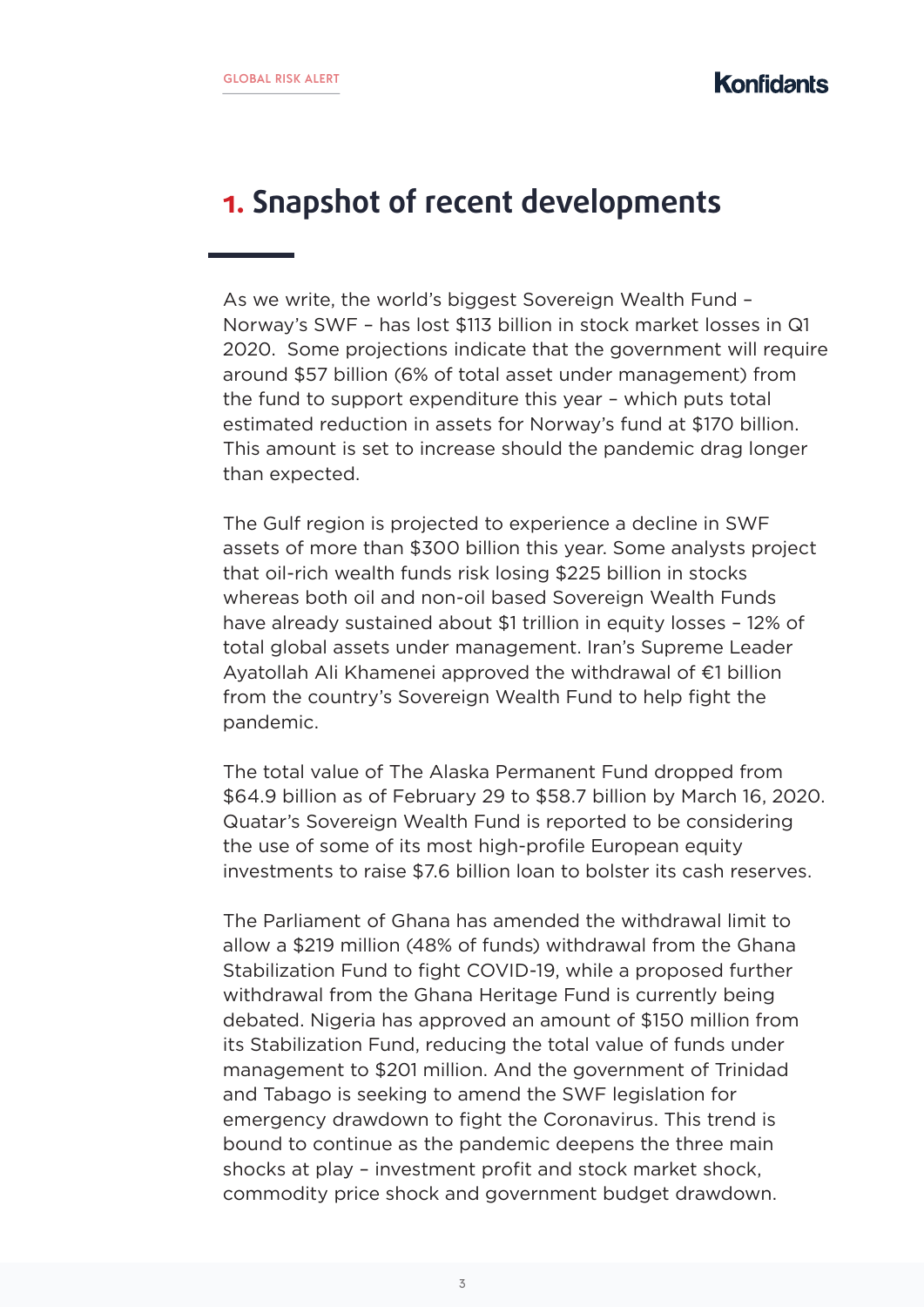# **2. How Various Types of SWFs will be impacted**

#### **2.1. Stabilization Funds**

Our analysis shows that, in absolute terms, Stabilization Funds will suffer the biggest impact as they would be depleted to serve the key purpose of insulating economies from macroeconomic shocks and smoothen government's expenditure. This depletion will happen even as they also suffer collapse in new cash inflows as a result of commodity price slumps and government fiscal crunch.

Unlike Savings/Future Generation Funds which have high stock market and equity exposures, the impact of ongoing stock market declines on Stabilization Funds will be very low because they usually have short investment horizons and tend to hold the most liquid and lowest risk assets, by traditionally allocating over 80% of their assets to fixed income securities, with about 70% of total assets in government securities .

However, their mandate of ensuring fiscal stabilization makes them the first port of call in terms of government drawdown for budget support. Consequently, the non-exposure Stabilization Funds are currently enjoying from stock market declines has a net-neutral effect. We expect that some Stabilization Funds will likely be liquidated to the last dollar if the pandemic and its economic fallout lingers. This also means that Stabilization Funds will sustain the biggest impact even though (unlike Savings/ Future Generation Funds), they will not suffer the full effects of the "triple-drain" shocks on their assets (they lose money from reduced or frozen replenishments plus sustained budget support liquidations but little exposure to stock and equity losses).

### *How quickly are Stabilization Funds likely to be replenished?*

On careful analysis, we have taken a pessimistic view of the speed at which depleted Stabilization Funds will be replenished.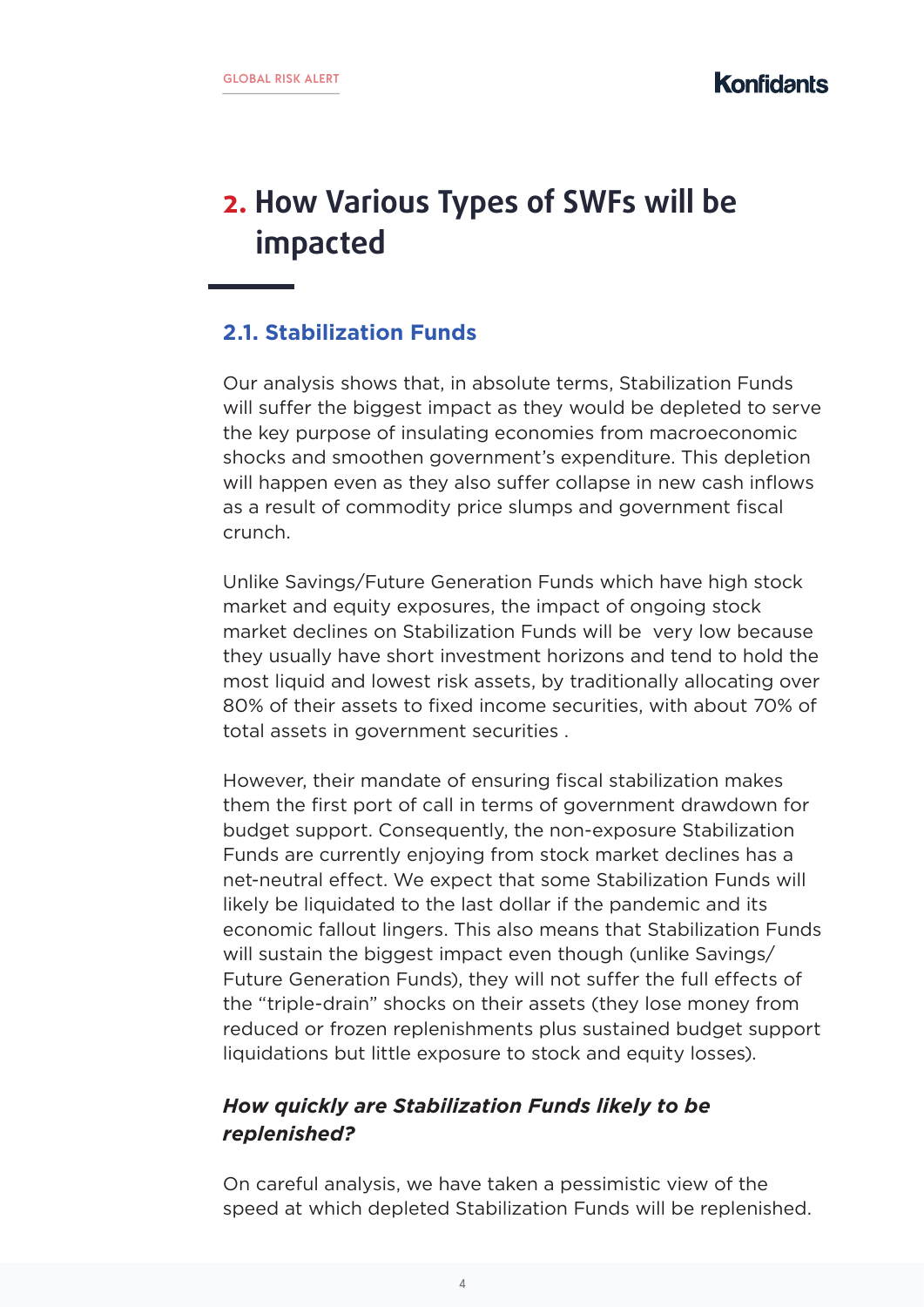Much of that will depend on the rate of recovery in commodity prices to pre-crisis levels, speed of recovery from the recession and speed of recovery of government finances (both deficit and debts) – all of which depend on recovery from the pandemic. All these variables look bleak.

Governments are likely to freeze cash injections into Stabilization Funds until much later – delaying replenishment. At best, any early replenishments are likely to be drawn down again to support subsequent budget cycles if the economic pain lingers for long. In one sense this is what Stabilization Funds are designed to do – except that many have never in their history been faced with the unprecedented scenario in which they find themselves.

#### **2.2. Savings/Future Generation SWFs**

Savings /Future Generation Funds will suffer the second biggest impact from coronavirus in absolute terms – even though they may lose more money than Stabilization Funds in relative terms. This is because while they are not allowed to be substantially depleted for purely fiscal support (unlike Stabilization Funds), Savings/Future Generation Funds are the only kind of SWFs that will likely suffer the full effects of the "triple-drain" shock on their assets: they will lose money from plunging stocks and equity investments, they will lose new cash injections as government revenues plunge and many will suffer government drawdowns for budget support.

The only reason they are in the second-tier impact category (despite being the only funds to suffer the full "triple-drain") is because Savings/Future Generation Funds are never allowed to be anywhere as depleted as Stabilization Funds – not even in the worst of crisis. They have serious restrictions and extremely high floor on liquidations while Stabilization Funds have ultra-low floor.

In principle, majority of Savings/Future Generation Funds are supposed to be strictly for wealth preservation for future generations and not permitted to be liquidated for budget support. In reality, though, many of these funds have a partial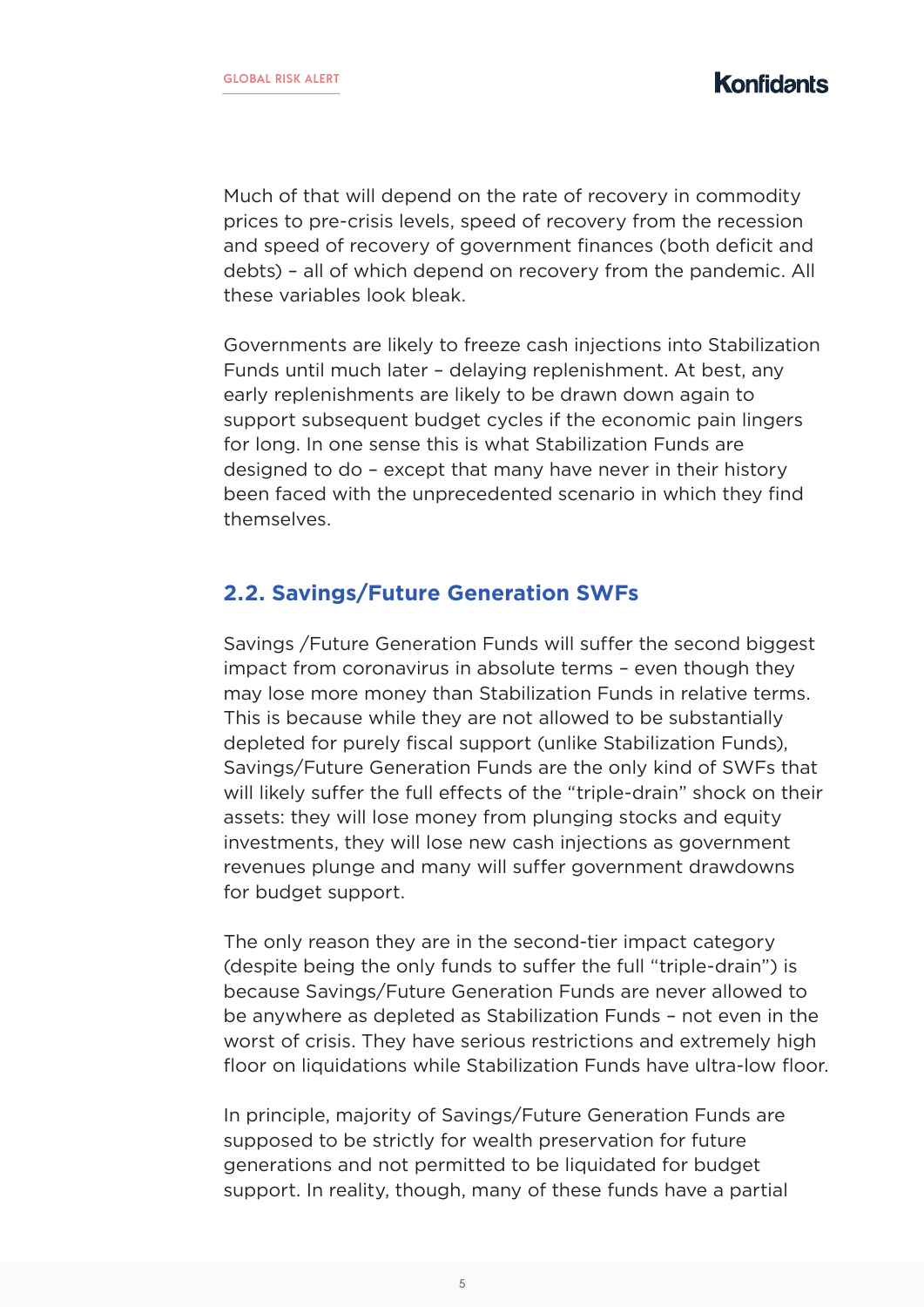'emergency mandate' to shore up government budget in crisis times. Governments with both Savings and Stabilization Funds may be tempted to share the fiscal burden by liquidating from both funds right from the outset, as has been proposed in the case of Ghana, or touch the Savings Funds much later when Stabilization Funds are depleted.

Our analysis shows that Savings/Future Generation Funds will suffer their biggest blow from the stock market plunges and declines in corporate profits. This is because they traditionally have substantial stock market and equity exposure per their long-term investment strategies. As already stated above, Q1 2020 equity losses alone suffered by the world's SWFs are thus far around \$1 trillion dollars; losses that are not expected to be fully recovered for several years.

#### **2.3. Strategic Investment Funds (SIFs)**

SIFs are the least to be affected by the three risk variables – given that their investment direction is towards priority socio-economic projects such as infrastructure, industrial transformation projects, or support for SME's. The level of impact to such investment vehicles depends on the extent to which the priority sectors invested in have been greatly affected by the pandemic. Example, investments in the Airline, Hospitality and Tourism industries would greatly impact SIFs.

In some cases, government fiscal and monetary response measures are directed at salvaging the industries in which SIFs have invested, and hence they may even enjoy some degree of impact mitigation. Nevertheless, the worldwide economic turbulence would undermine the ability of these funds to crowdin private capital – which is core to their mandate. Although unlikely, it will not be surprising, given the severity of the pandemic, to see governments channel existing resources from SIFs to support government expenditure in the form of COVID-19 impact mitigation investments – such as health infrastructure expansion that may not necessarily be based on SIFs 'strategic investment' viability considerations.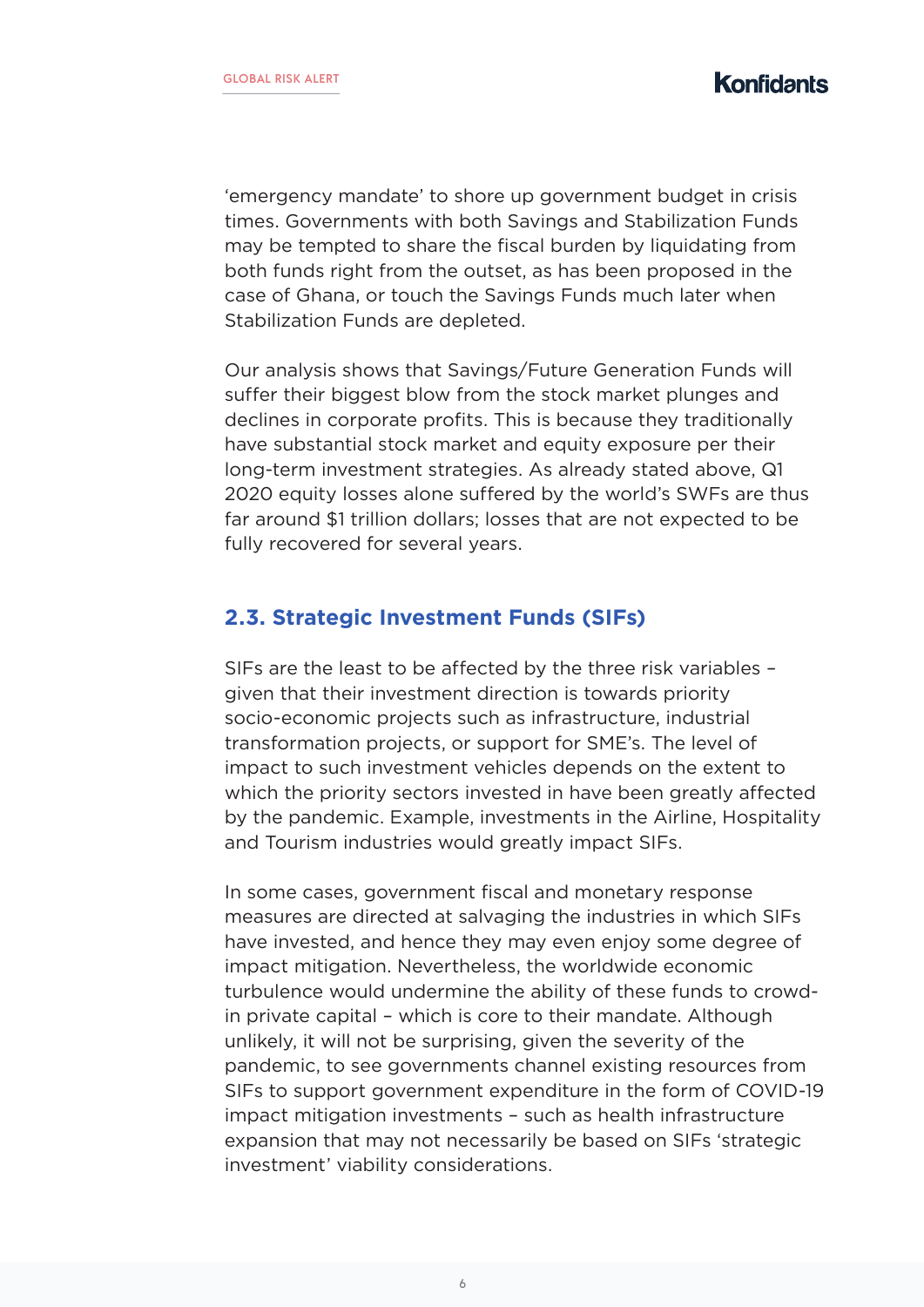### **2.4. Short-Term versus Long Term Impacts**

Our analysis also brought up some short-term versus long term impact variations. In the short term – as the pandemic took off – we've already noticed that Savings/Future Generation Funds suffered a greater impact than Stabilization Funds due to immediate effect of stock market declines – immediate impacts that Stabilization Funds have little exposure to. The reported \$1 trillion Q1 equity losses are thus predominantly losses of Savings/ Future Generations Funds.

In the long term however, Stabilization Funds would suffer the biggest impact as they would be depleted to shore up multiple budget cycles even as Savings/Future Generation Funds slowly regain some of their earlier losses – thanks to stock market recoveries.

### **Three levels of COVID-19 impact: A triple drain on SWFs Assets**



**Source:** Konfidants 2020, SWFs Global Risk Alert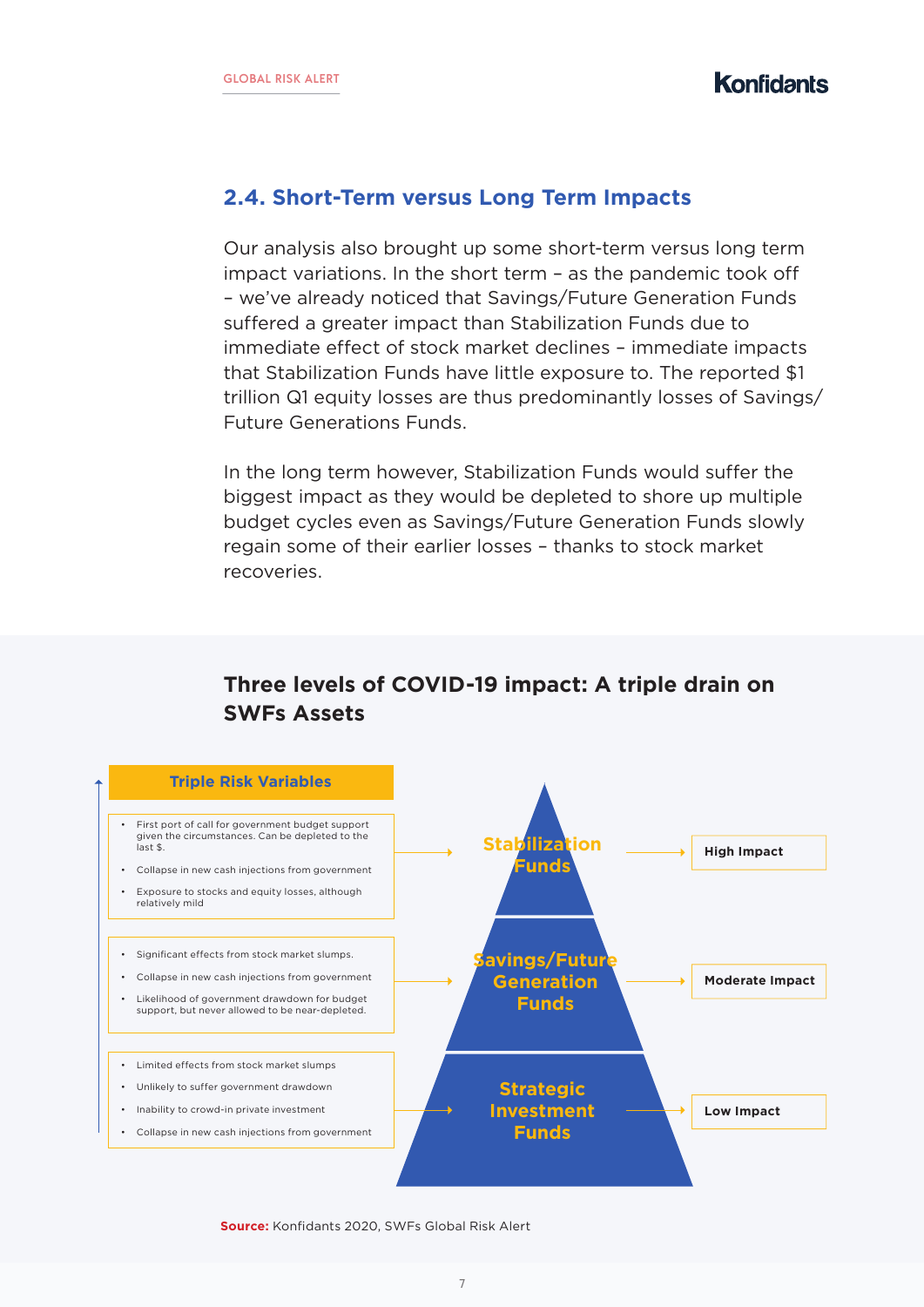## **3. How Much Money Are SWFs Likely Lose?**

These are early days as most countries are still battling the pandemic, but several Sovereign Wealth Funds are already making huge losses. Below we shed some light on our best case and worse case scenarios.

#### **Best case scenario**

Based on current optimistic projections of the pandemic, we expect majority of countries to flatten their curves by end of year, helping to ease the pressure on Sovereign Wealth Funds as stock and commodity markets will begin to recover steadily, and government drawdowns will reduce as economies rebound from lockdowns. Although governments would require some funds to rehabilitate their economies from aftershocks, the depth of damage would not have been as grave, given the projected duration of the pandemic. Our best-case scenario expects an end to the pandemic by end of 2020 and a rapid V-shaped economic recovery by end of 2021.

Our analysis projects that aside the \$1 trillion in stock losses already suffered by SWFs, global assets under management are set to dwindle by at least another \$1 trillion dollars (combining estimates of potential budget liquidations with estimates of diminished or frozen replenishments). We estimate that stock market recovery may take up to about four years to reach their pre-crisis levels– even if a V-shaped rebound from the recession happens by 2021. This is guided by historical evidence that it takes an average of 3.1 years for the U.S. broad market to regain its pre-bear market level on a dividend and inflation adjusted basis. Additionally, the 'Great Recession', even though less severe than the 'Great Lockdown' plunged the S&P 500 to levels that took 4 years to recover to its pre-crisis mark . Factoring in all the above, our overall best-case projection is that COVID-19 and its economic impact could shave off approximately \$2.1 trillion in global SWFs assets by the end of 2021.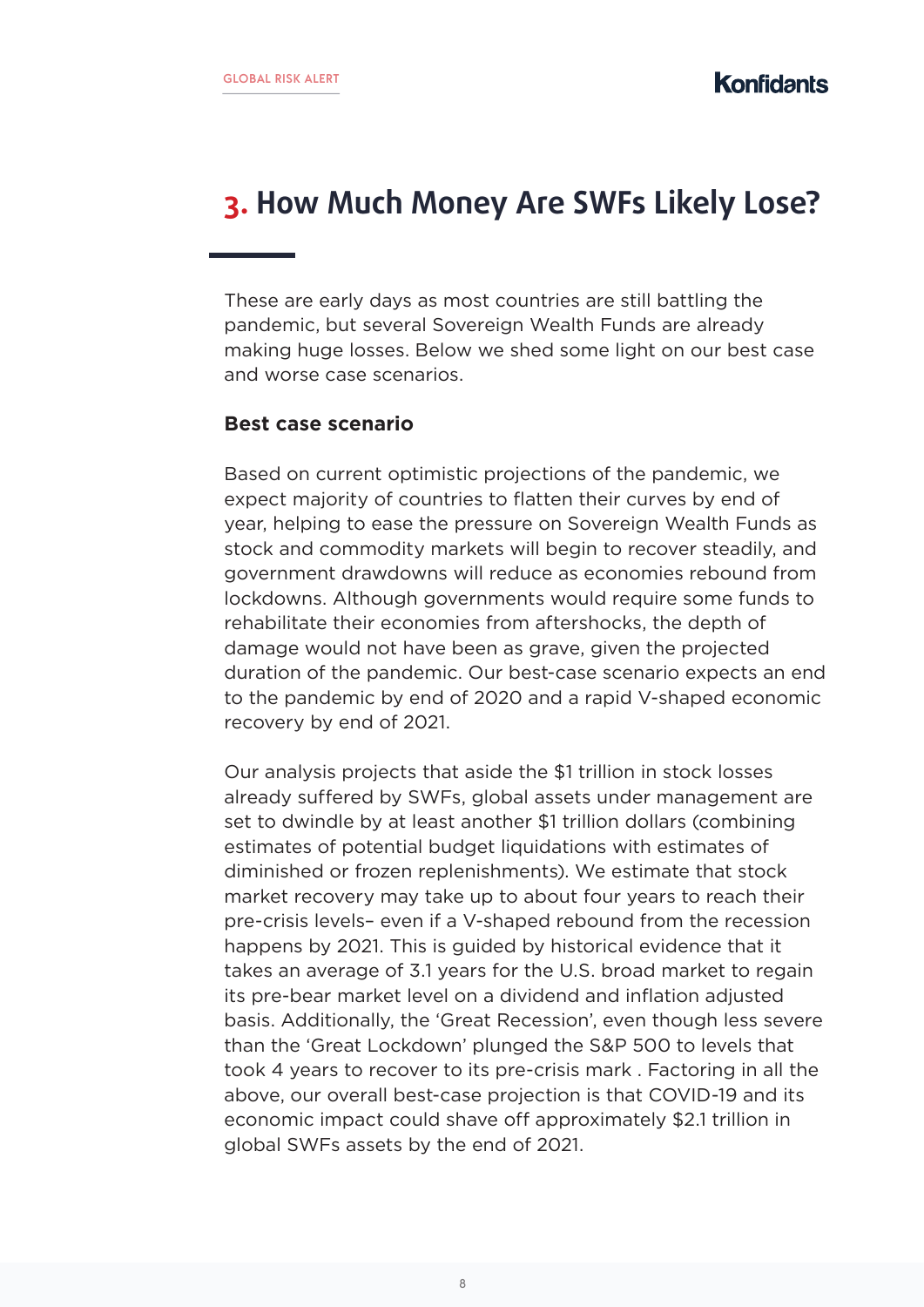#### **Worst case scenario**

Going by expert projections of up to a 2 year timeline for a vaccine discovery, this pandemic – and its likely new infection waves – is expected to wreak sustained havoc on economies such that a complete economic rebound would take nothing less than 4 years to achieve. Economies will only begin to recover completely when a vaccine is discovered and made widely available across the globe. We estimate the total global SWF asset under management to decline by a minimum \$3.6 trillion in a worst-case scenario.

We find our worst-case analysis restrained by what we call 'intrinsic-limits' to how much liquidations SWFs can suffer. At some point, we predict – as well as advise – that governments will stop depleting SWFs and start pursuing other sources of unorthodox and creative financing. Our advice is that governments that run out of options and cannot obtain help from international concessional sources should rather use Sovereign Wealth Fund assets to collateralise and guarantee highly selective financing and refinancing deals to raise money. Legislative amendments would be required for such manoeuvres.

#### **About Konfidants**

Konfidants is an international advisory firm of consultants, scholars, and advisors that specializes in supporting companies, governments, and international organisations to achieve impact. Konfidants publishes the African Sovereign Wealth Funds Index.

**Contact:** advisory@konfidants.com